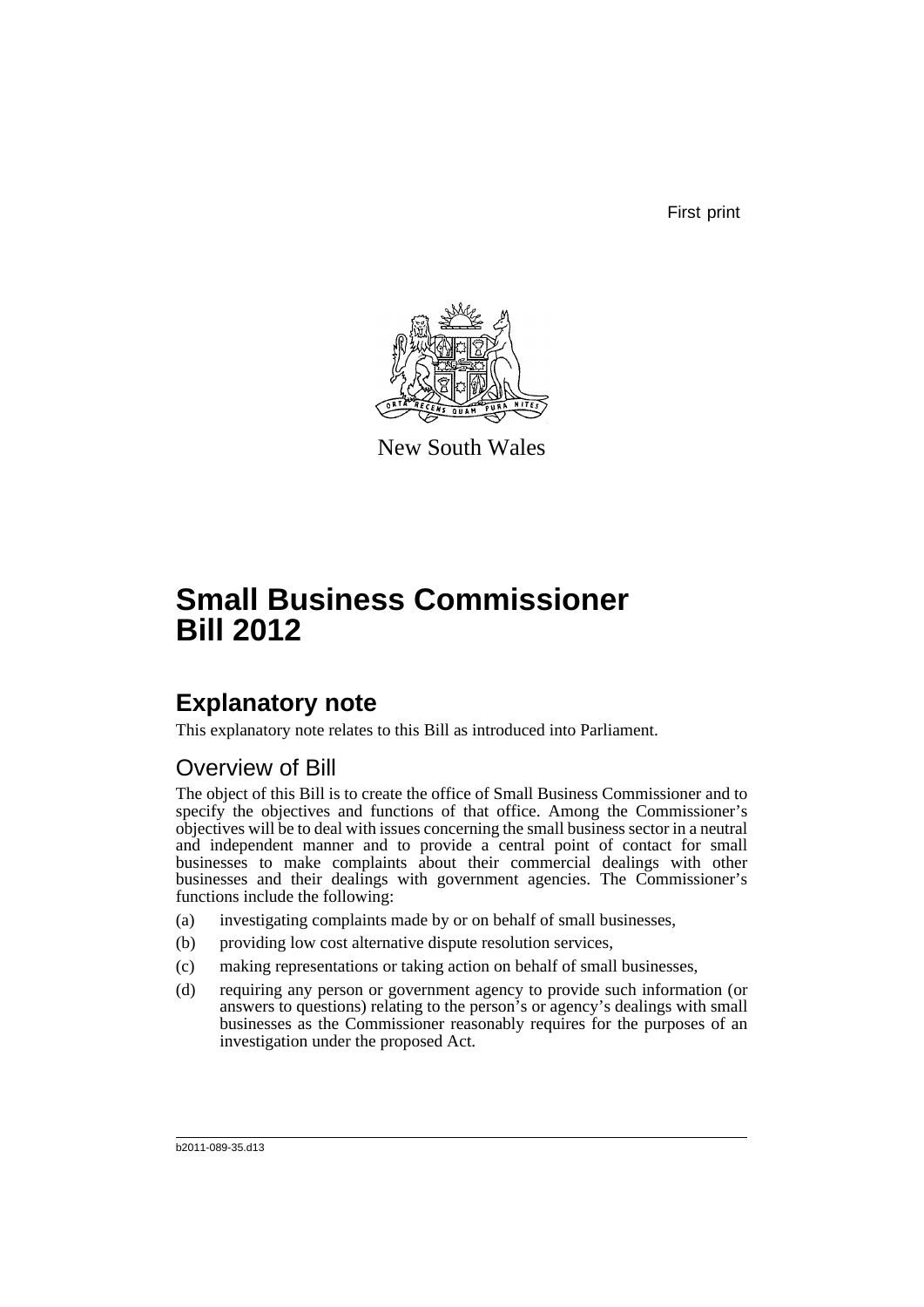Explanatory note

## Outline of provisions

## **Part 1 Preliminary**

**Clause 1** sets out the name (also called the short title) of the proposed Act.

**Clause 2** provides for the commencement of the proposed Act on a day or days to be appointed by proclamation.

**Clause 3** defines certain words and expressions used in the proposed Act.

## **Part 2 Small Business Commissioner**

## **Division 1 Appointment of Small Business Commissioner**

**Clause 4** provides for the appointment of a Small Business Commissioner by the Governor on the recommendation of the Minister.

**Clause 5** provides that the Commissioner is subject to the control and direction of the Minister in the exercise of the Commissioner's functions, except in relation to certain matters (including the Commissioner's reporting functions).

**Clause 6** specifies the maximum term of office of the Commissioner (5 years) and provides that the office is a full-time one.

**Clause 7** provides for the remuneration of the Commissioner.

**Clause 8** specifies when the office of Commissioner becomes vacant.

**Clause 9** provides that the Governor may, on the recommendation of the Minister, remove the Commissioner from office for incompetence, incapacity or misbehaviour.

**Clause 10** provides for the filling of any vacancy in the office of Commissioner.

**Clause 11** provides for the appointment of an acting Commissioner.

**Clause 12** provides for the appointment of staff of the Commissioner.

## **Division 2 Objectives and functions of Commissioner**

**Clause 13** specifies the objectives of the Commissioner, which include dealing with issues concerning the small business sector in a neutral and independent manner, providing a central point of contact for small businesses to make certain complaints, encouraging government agencies and larger businesses to enter into productive working relationships with small businesses, facilitating the resolution of disputes involving small businesses, facilitating and encouraging the fair treatment of small businesses, promoting a fair operating environment in which small businesses can flourish and identifying and supporting measures to reduce the administrative burden for small businesses.

**Clause 14** specifies the general functions of the Commissioner, which include receiving and dealing with complaints made by or on behalf of small businesses,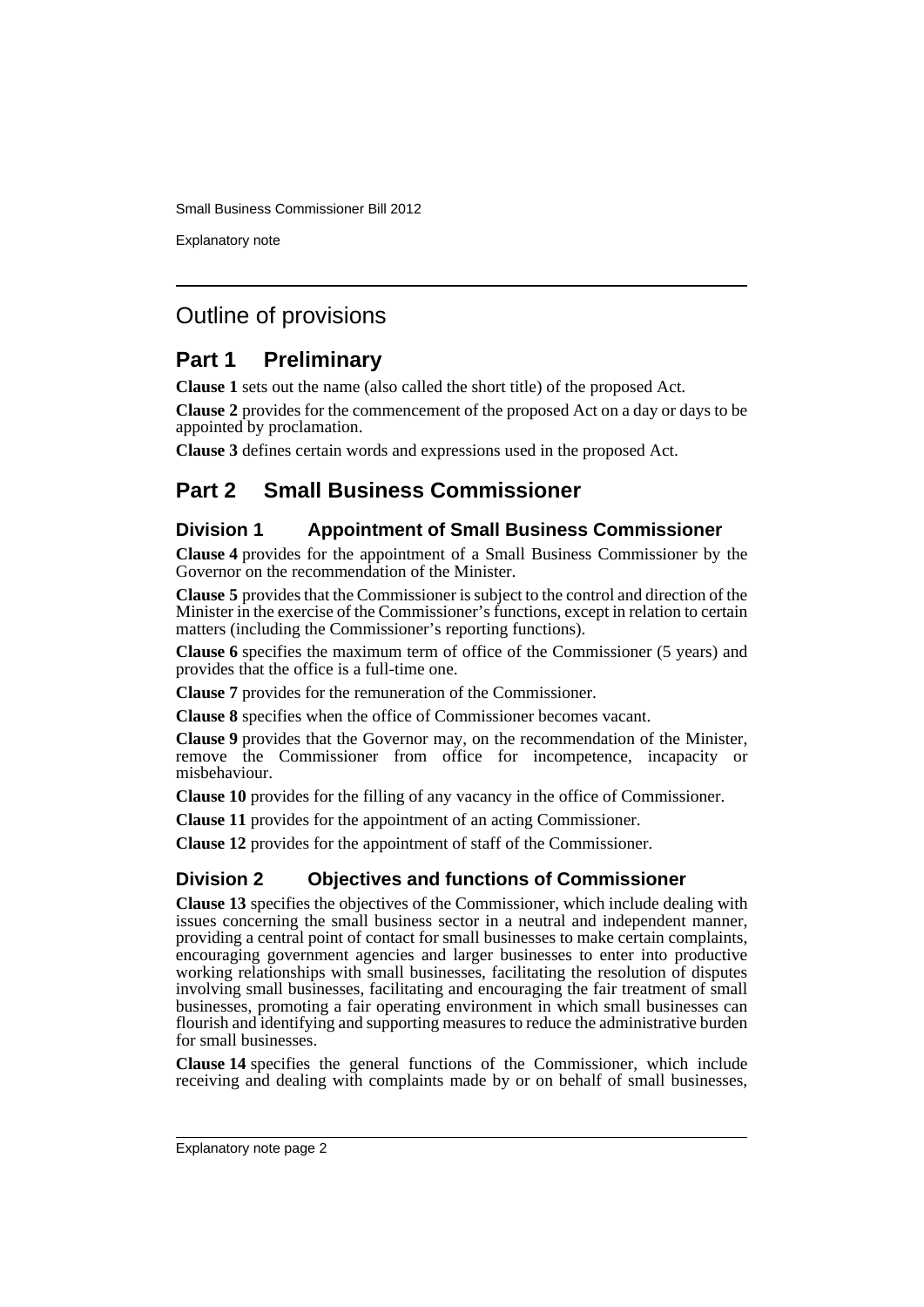Explanatory note

investigating complaints, providing low cost alternative dispute resolution services for small businesses and making representations or taking action on behalf of small businesses, whether at the Commissioner's own initiative or at the request of a small business.

**Clause 15** provides that the Commissioner may only deal with a complaint made by or on behalf of a small business if satisfied that the subject-matter of the complaint relates to the unfair treatment of, or an unfair practice involving, the small business or that it is in the public interest to deal with the complaint.

**Clause 16** authorises the Commissioner to require any person or government agency to provide information relating to the person's or agency's dealings with small businesses that the Commissioner reasonably requires for the purposes of any investigation by the Commissioner under the proposed Act.

**Clause 17** provides for the Commissioner to certify the outcome of any application made to the Commissioner for assistance in resolving a complaint or other dispute involving a small business.

**Clause 18** provides that, if the Commissioner makes a finding that a person or body has persistently engaged in anti-competitive practices that are in contravention of any law and that adversely affect the small business sector, the Commissioner may refer the finding to the Director-General of the Department of Finance and Services.

**Clause 19** provides for the Commissioner to enter into information sharing arrangements with government agencies, holders of statutory offices or certain other persons or bodies for the purposes of sharing or exchanging any information that is held by the Commissioner or the agency, office holder or other person or body.

**Clause 20** provides that the Commissioner is to act in an informal manner as far as possible and according to the substantial merits of the case without undue regard to technicalities. The Commissioner may determine the procedures to be followed in exercising the Commissioner's functions under the proposed Act.

**Clause 21** provides that the Commissioner may engage the services of any person for the purpose of getting expert assistance.

**Clause 22** provides for the Commissioner to delegate the exercise of any function of the Commissioner to any member of staff of the Commissioner or any person authorised by the regulations.

### **Division 3 Reports by Commissioner**

**Clause 23** requires the Commissioner to prepare an annual report to Parliament on the Commissioner's work and activities.

**Clause 24** provides for the preparation of a special report to Parliament on any matter relating to the functions of the Commissioner.

**Clause 25** requires the Commissioner, before furnishing a report to Parliament, to provide a draft report to the Minister and any government agency or person criticised in the report and to consider any submissions that are made by the Minister or the government agency or person concerned.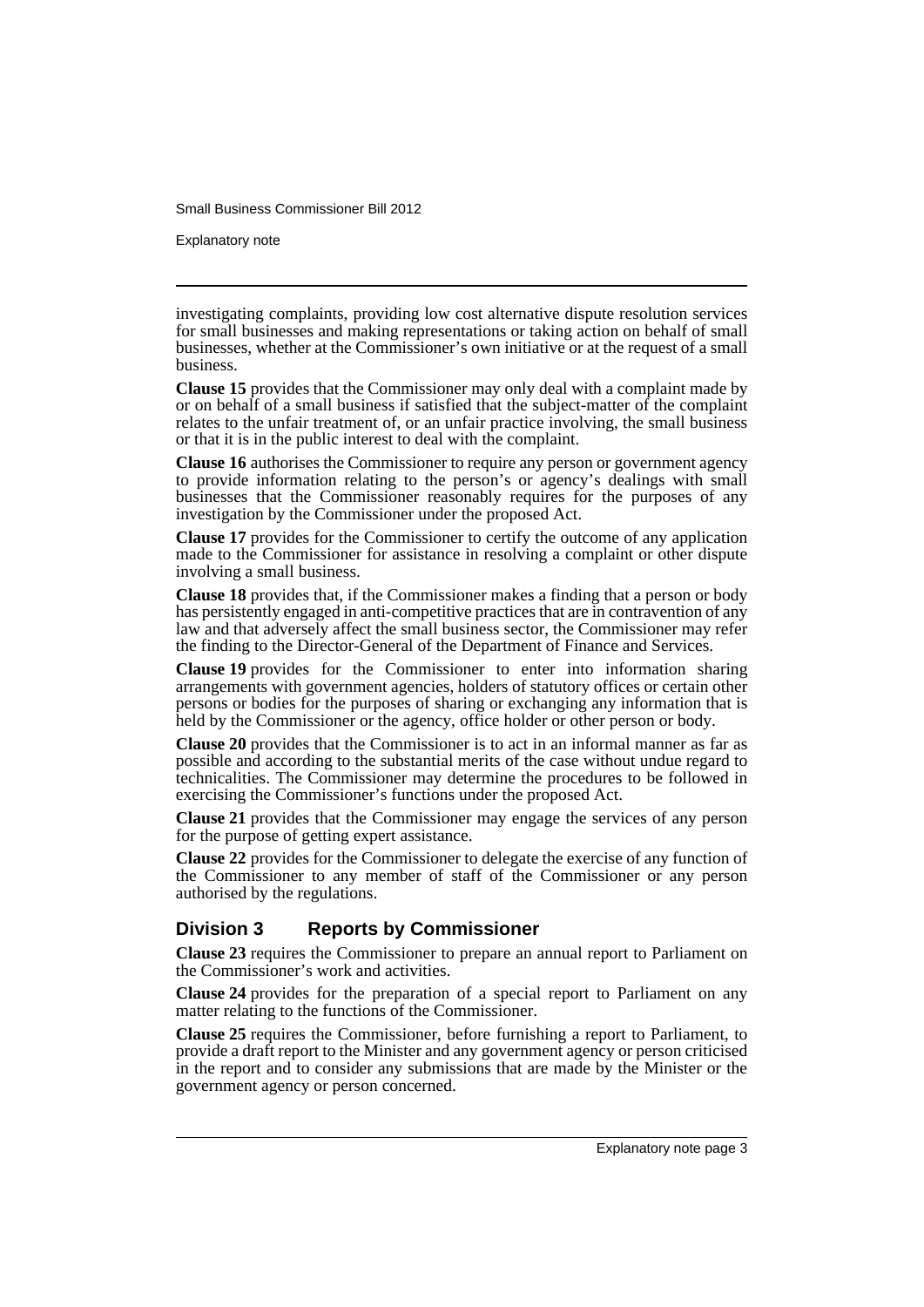Explanatory note

**Clause 26** specifies the procedure for reports to Parliament.

## **Part 3 Miscellaneous**

**Clause 27** provides for the proposed Act to bind the Crown.

**Clause 28** provides for the grant of injunctions to stop interference with any investigation conducted by the Commissioner.

**Clause 29** provides that the Commissioner, a member of the Commissioner's staff or a person acting under the direction of the Commissioner is not personally liable for acts done in good faith for the purpose of exercising a function under the proposed Act or any other Act.

**Clause 30** enables the Governor to make regulations for the purposes of the proposed Act.

**Clause 31** repeals the *Small Business Development Corporation Act 1984*.

**Clause 32** provides for the review of the proposed Act in 5 years from the date of assent to the proposed Act.

## **Schedule 1 Amendment of Acts**

**Schedule 1.1** provides for information relating to complaint handling, dispute resolution or the investigative and reporting functions of the office of Small Business Commissioner to be excluded information for the purposes of the *Government Information (Public Access) Act 2009*.

**Schedule 1.2** includes the Small Business Commissioner in the list of public offices to which the *Statutory and Other Offices Remuneration Act 1975* applies.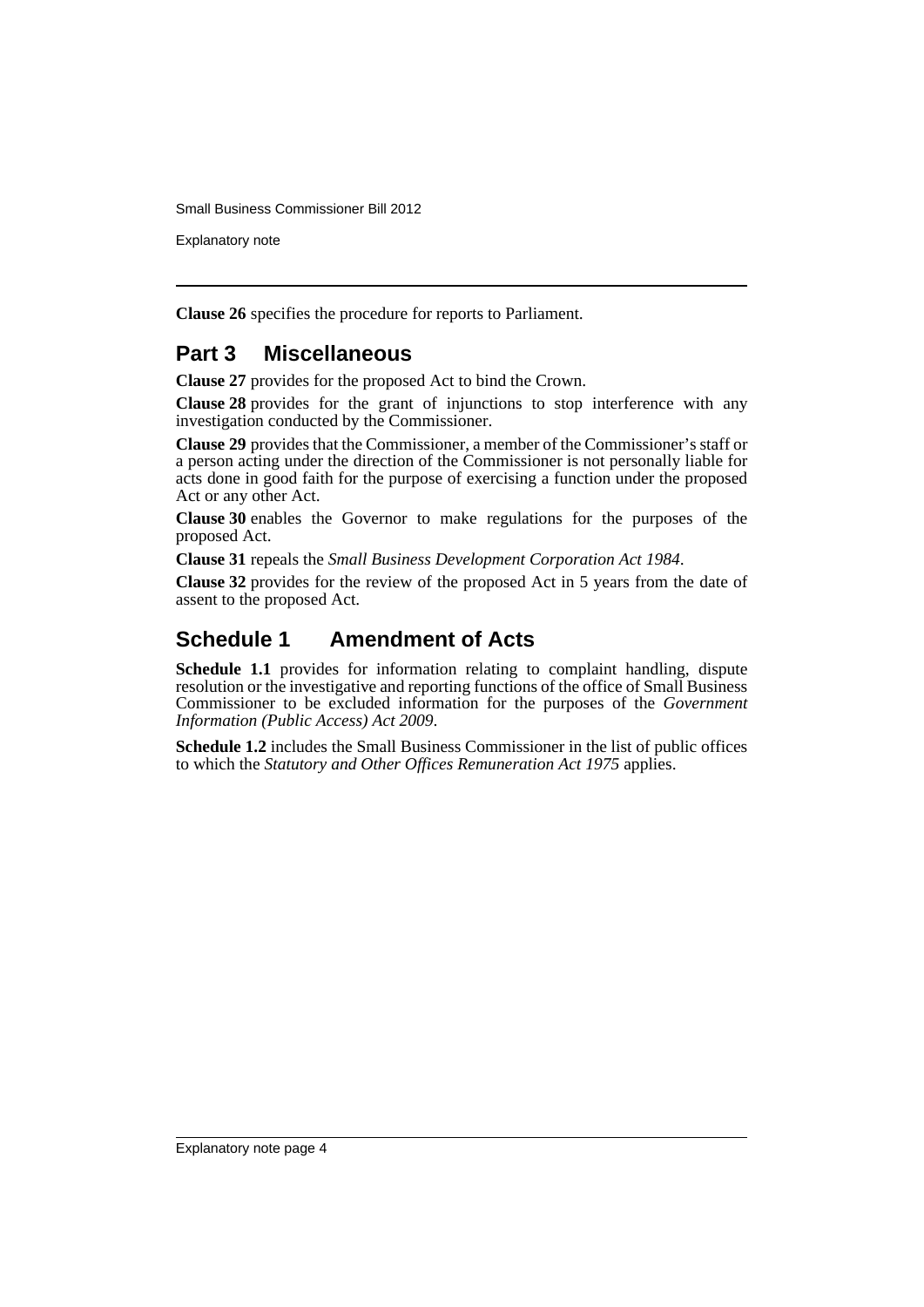First print



New South Wales

# **Small Business Commissioner Bill 2012**

## **Contents**

|        |    |                                                                                  | Page |
|--------|----|----------------------------------------------------------------------------------|------|
| Part 1 |    | <b>Preliminary</b>                                                               |      |
|        | 1  | Name of Act                                                                      | 2    |
|        | 2  | Commencement                                                                     | 2    |
|        | 3  | Definitions                                                                      | 2    |
| Part 2 |    | <b>Small Business Commissioner</b>                                               |      |
|        |    | <b>Division 1</b><br><b>Appointment of Small Business</b><br><b>Commissioner</b> |      |
|        | 4  | Appointment of Small Business Commissioner                                       | 3    |
|        | 5  | <b>The Minister</b>                                                              | 3    |
|        | 6  | Term of office and basis on which it is held                                     | 3    |
|        | 7  | Remuneration                                                                     | 3    |
|        | 8  | Vacancy in office                                                                | 4    |
|        | 9  | Removal from office                                                              | 4    |
|        | 10 | Filling of vacancy                                                               | 4    |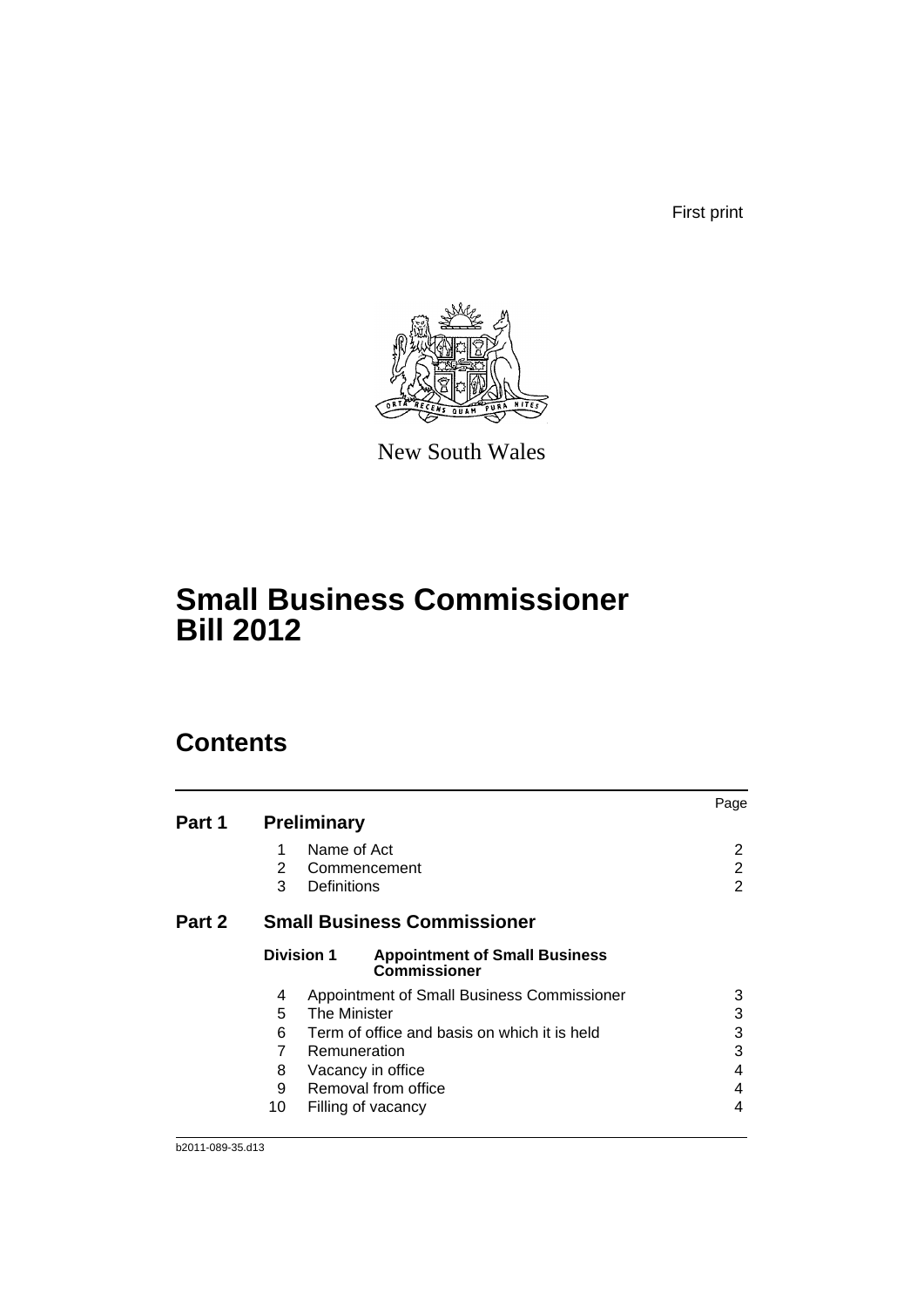#### **Contents**

|                   |                   |                                                                      | Page            |
|-------------------|-------------------|----------------------------------------------------------------------|-----------------|
|                   | 11                | Appointment of acting Commissioner                                   | 4               |
|                   | 12                | <b>Staff of Commissioner</b>                                         | 5               |
|                   | <b>Division 2</b> | <b>Objectives and functions of Commissioner</b>                      |                 |
|                   | 13                | <b>Objectives of Commissioner</b>                                    | 5               |
|                   | 14                | <b>General functions of Commissioner</b>                             | 5               |
|                   | 15                | Decision to deal with complaint                                      | 6               |
|                   | 16                | Requirement to provide information                                   | 6               |
|                   | 17                | Commissioner may certify outcome of dispute resolution<br>assistance | 7               |
|                   | 18                | Referral of certain findings                                         | $\overline{7}$  |
|                   | 19                | Exchange of information                                              | 7               |
|                   | 20                | General procedures of Commissioner                                   | 8               |
|                   | 21                | Expert assistance                                                    | 8               |
|                   | 22                | Delegation                                                           | 8               |
|                   | <b>Division 3</b> | <b>Reports by Commissioner</b>                                       |                 |
|                   | 23                | Annual report to Parliament on Commissioner's work and<br>activities | 9               |
|                   | 24                | Special reports to Parliament                                        | 9               |
|                   | 25                | Furnishing of draft reports to Minister and others                   | 9               |
|                   | 26                | Provisions relating to reports to Parliament                         | 10              |
| Part 3            |                   | <b>Miscellaneous</b>                                                 |                 |
|                   | 27                | Act to bind Crown                                                    | 11              |
|                   | 28                | Injunctions relating to investigations by Commissioner               | 11              |
|                   | 29                | Personal liability of Commissioner and others                        | 11              |
|                   | 30                | Regulations                                                          | 11              |
|                   | 31                | Repeal of Small Business Development Corporation<br>Act 1984 No 119  | 12 <sup>2</sup> |
|                   | 32                | Review of Act                                                        | 12 <sup>2</sup> |
| <b>Schedule 1</b> |                   | <b>Amendment of Acts</b>                                             | 13              |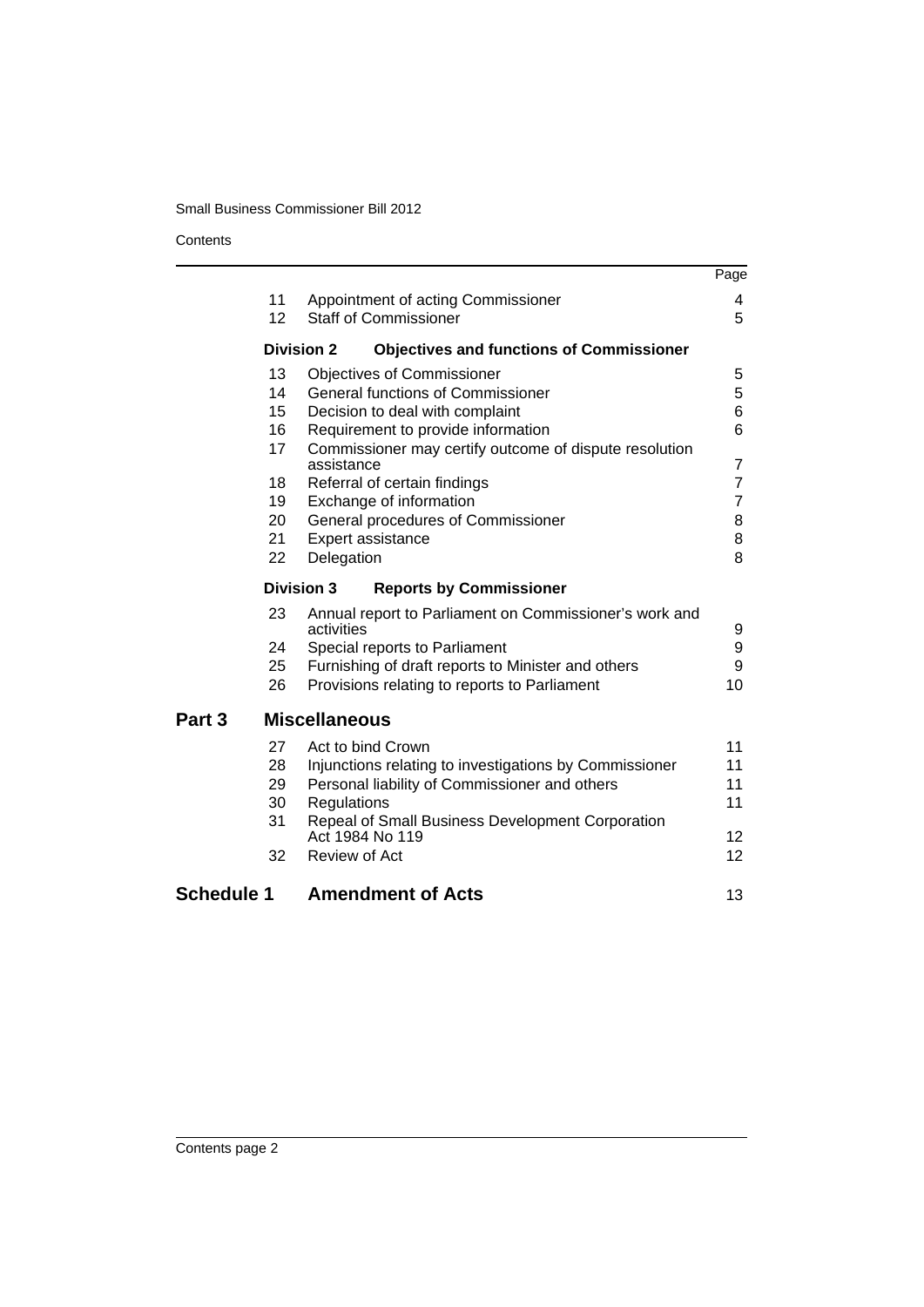

New South Wales

# **Small Business Commissioner Bill 2012**

No , 2012

## **A Bill for**

An Act to create the office of Small Business Commissioner and to provide for the objectives and functions of that office; and for other purposes.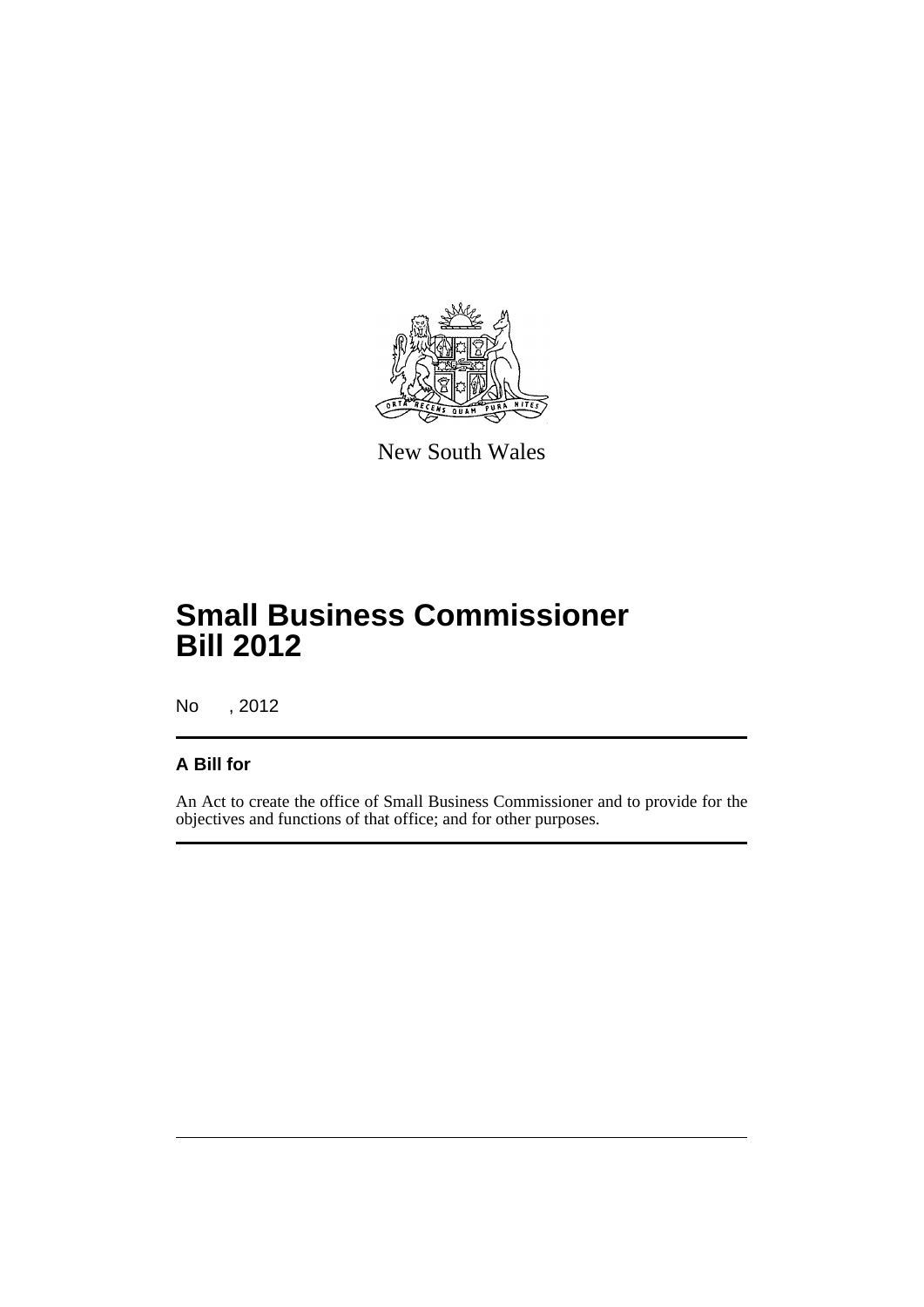### Clause 1 Small Business Commissioner Bill 2012

Part 1 Preliminary

<span id="page-7-3"></span><span id="page-7-2"></span><span id="page-7-1"></span><span id="page-7-0"></span>

| The Legislature of New South Wales enacts: |                     |                                                                                                                 | 1              |
|--------------------------------------------|---------------------|-----------------------------------------------------------------------------------------------------------------|----------------|
|                                            |                     | <b>Part 1 Preliminary</b>                                                                                       | 2              |
| 1                                          |                     | Name of Act                                                                                                     | 3              |
|                                            |                     | This Act is the <i>Small Business Commissioner Act 2012</i> .                                                   | 4              |
| $\mathbf{2}$                               | <b>Commencement</b> |                                                                                                                 | 5              |
|                                            |                     | This Act commences on a day or days to be appointed by proclamation.                                            | 6              |
| 3                                          | <b>Definitions</b>  |                                                                                                                 | $\overline{7}$ |
|                                            | (1)                 | In this Act:                                                                                                    | 8              |
|                                            |                     | <b>Commissioner</b> means the Small Business Commissioner appointed<br>under this Act.                          | 9<br>10        |
|                                            |                     | <i>function</i> includes a power, authority or duty, and <i>exercise</i> a function<br>includes perform a duty. | 11<br>12       |
|                                            |                     | <i>government agency</i> means:                                                                                 | 13             |
|                                            |                     | a public authority constituted by or under an Act, or<br>(a)                                                    | 14             |
|                                            |                     | a NSW Government agency, or<br>(b)                                                                              | 15             |
|                                            |                     | a Division of the Government Service, or<br>(c)                                                                 | 16             |
|                                            |                     | (d)<br>a council (within the meaning of the <i>Local Government Act 1993</i> )<br>or other local authority, or  | 17<br>18       |
|                                            |                     | a State owned corporation.<br>(e)                                                                               | 19             |
|                                            | (2)                 | Notes included in this Act do not form part of this Act.                                                        | 20             |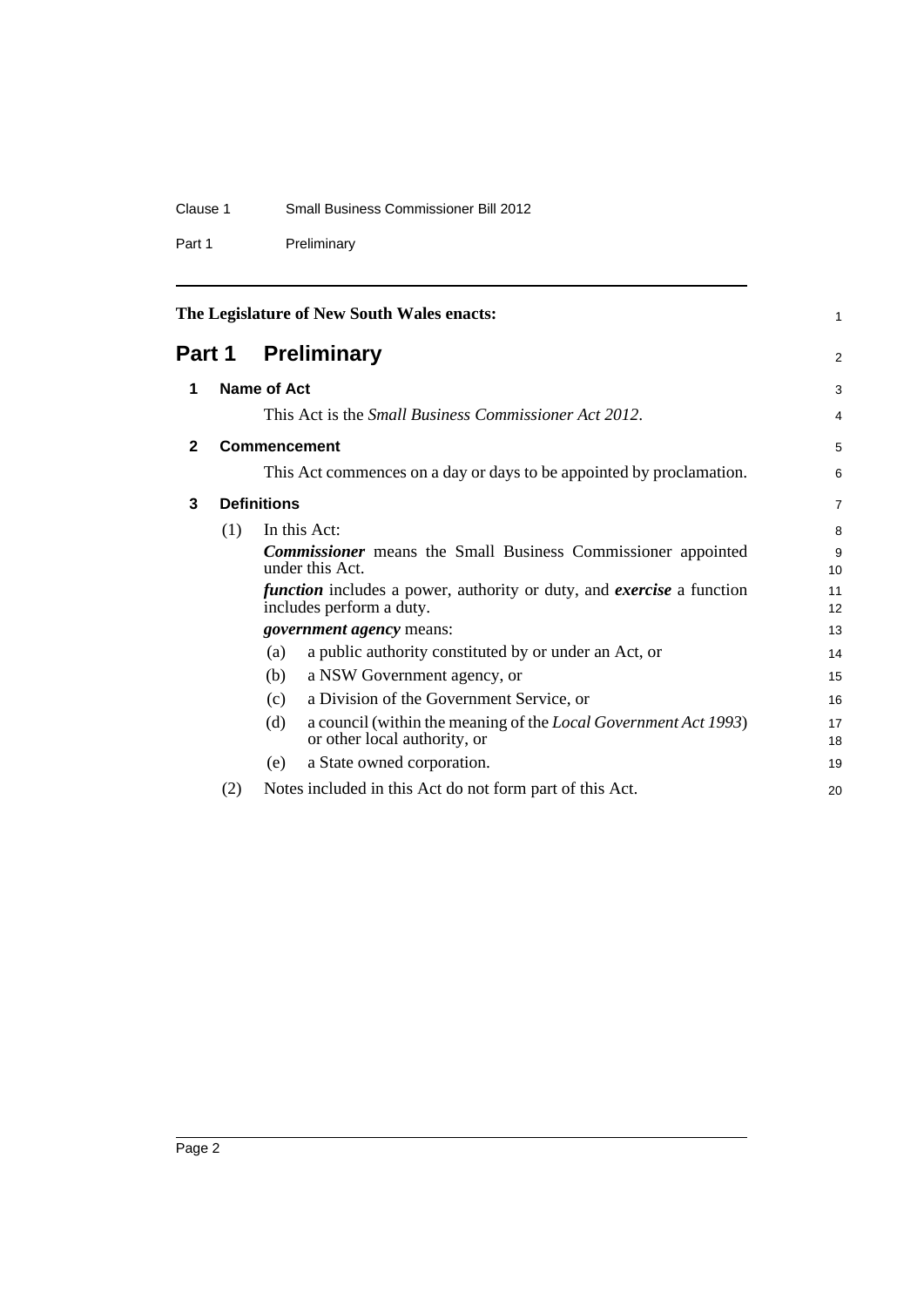| <b>Small Business Commissioner Bill 2012</b> | Clause 4 |
|----------------------------------------------|----------|
| <b>Small Business Commissioner</b>           | Part 2   |

<span id="page-8-5"></span><span id="page-8-4"></span><span id="page-8-3"></span><span id="page-8-2"></span><span id="page-8-1"></span><span id="page-8-0"></span>

| <b>Small Business Commissioner</b><br>Part 2                           |     |                                                                                                                                                                                              | 1              |
|------------------------------------------------------------------------|-----|----------------------------------------------------------------------------------------------------------------------------------------------------------------------------------------------|----------------|
| <b>Division 1</b><br><b>Appointment of Small Business Commissioner</b> |     |                                                                                                                                                                                              | 2              |
| 4                                                                      |     | <b>Appointment of Small Business Commissioner</b>                                                                                                                                            | 3              |
|                                                                        | (1) | The Governor may, on the recommendation of the Minister, appoint a<br>Small Business Commissioner.                                                                                           | 4<br>5         |
|                                                                        | (2) | Chapter 1A of the Public Sector Employment and Management<br>Act 2002 does not apply to or in respect of the appointment of the<br>Commissioner.                                             | 6<br>7<br>8    |
| 5                                                                      |     | <b>The Minister</b>                                                                                                                                                                          | 9              |
|                                                                        |     | The Commissioner is subject to the control and direction of the Minister<br>in the exercise of the Commissioner's functions, except in relation to the<br>following matters:                 | 10<br>11<br>12 |
|                                                                        |     | the investigation of complaints by small businesses,<br>(a)                                                                                                                                  | 13             |
|                                                                        |     | the provision of advice to the Minister,<br>(b)                                                                                                                                              | 14             |
|                                                                        |     | referrals under section 18,<br>(c)                                                                                                                                                           | 15             |
|                                                                        |     | (d)<br>the contents of any report by the Commissioner.                                                                                                                                       | 16             |
| 6                                                                      |     | Term of office and basis on which it is held                                                                                                                                                 | 17             |
|                                                                        | (1) | The Commissioner holds office for such term, not exceeding 5 years, as<br>may be specified in the instrument of appointment, but is eligible (if<br>otherwise qualified) for re-appointment. | 18<br>19<br>20 |
|                                                                        | (2) | A person is not eligible to be appointed for more than 2 terms of office<br>as Commissioner (whether or not consecutive terms).                                                              | 21<br>22       |
|                                                                        | (3) | The office of Commissioner is a full-time office and the holder of the<br>office is required to hold it on that basis, except to the extent permitted<br>by the Minister.                    | 23<br>24<br>25 |
| $\overline{7}$                                                         |     | Remuneration                                                                                                                                                                                 | 26             |
|                                                                        |     | The Commissioner is entitled to be paid:                                                                                                                                                     | 27             |
|                                                                        |     | remuneration in accordance with the Statutory and Other Offices<br>(a)<br>Remuneration Act 1975, and                                                                                         | 28<br>29       |
|                                                                        |     | such travelling and subsistence allowances as the Minister may<br>(b)<br>from time to time determine.                                                                                        | 30<br>31       |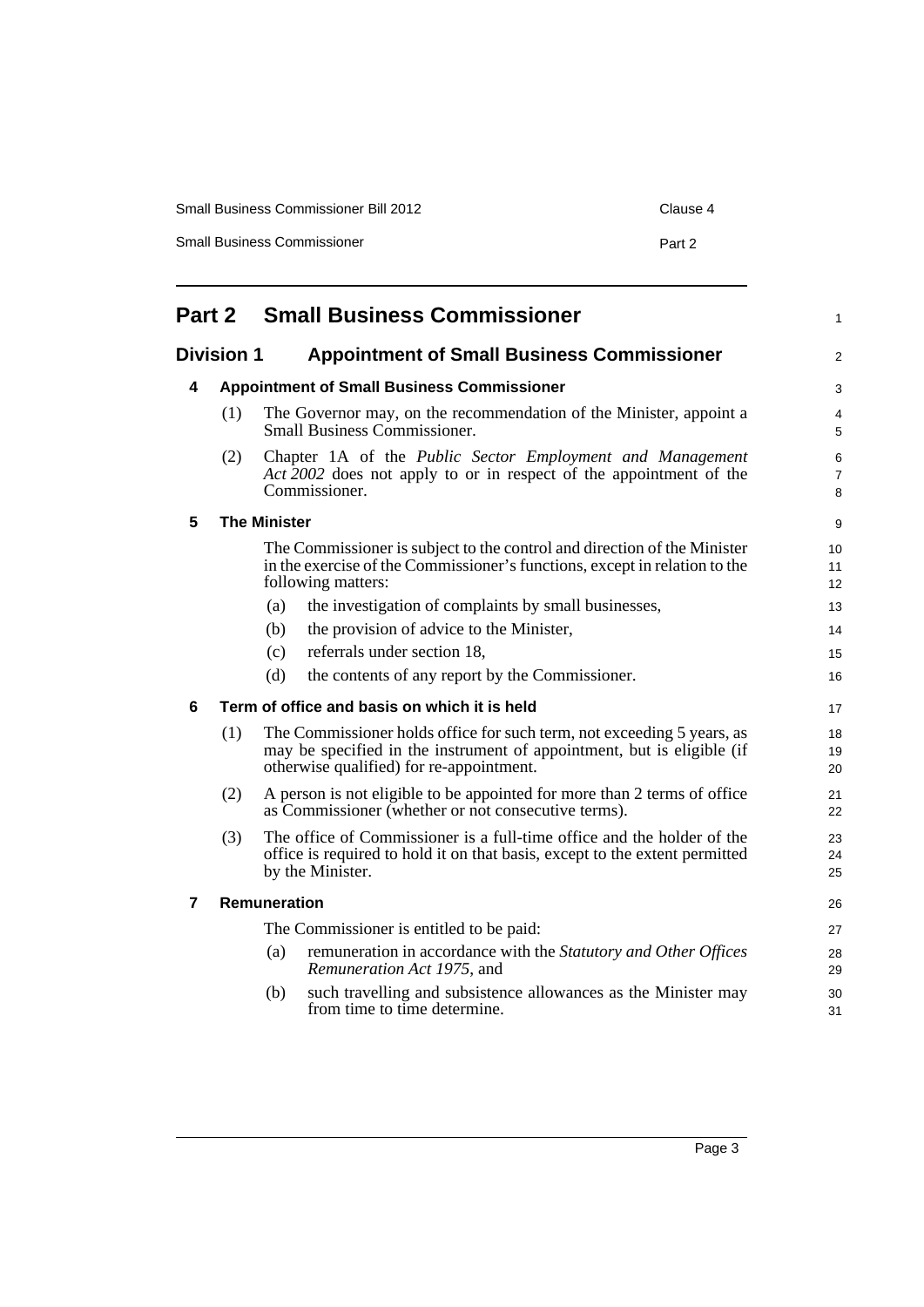#### Clause 8 Small Business Commissioner Bill 2012

Part 2 Small Business Commissioner

#### **8 Vacancy in office**

<span id="page-9-3"></span><span id="page-9-2"></span><span id="page-9-1"></span><span id="page-9-0"></span>The office of Commissioner becomes vacant if the holder: (a) dies, or (b) completes a term of office and is not re-appointed, or (c) resigns the office by instrument in writing addressed to the Governor, or (d) becomes bankrupt, applies to take the benefit of any law for the relief of bankrupt or insolvent debtors, compounds with his or her creditors or makes an assignment of his or her remuneration for their benefit, or (e) becomes a mentally incapacitated person, or (f) is convicted in New South Wales of an offence that is punishable by imprisonment or is convicted elsewhere than in New South Wales of an offence that, if committed in New South Wales, would be an offence so punishable, or (g) is removed from office under section 9. **9 Removal from office** The Governor may, on the recommendation of the Minister, remove the Commissioner from office, but only for incompetence, incapacity or misbehaviour. **10 Filling of vacancy** If the office of Commissioner becomes vacant, a person is, subject to this Act, to be appointed to fill the vacancy. **11 Appointment of acting Commissioner** (1) The Minister may, from time to time, appoint a person to act in the office of the Commissioner during the illness or absence of the Commissioner or during a vacancy in the office of the Commissioner. The person, while so acting, has all the functions of the Commissioner and is taken to be the Commissioner. (2) The Minister may, at any time, remove a person from office as acting Commissioner. (3) An acting Commissioner is entitled to be paid such remuneration (including travelling and subsistence allowances) as the Minister may from time to time determine. 1  $\mathfrak{p}$ 3 4 5 6 7 8 9 10 11 12 13 14 15 16 17 18 19 20 21 22 23 24 25 26 27 28 29 30 31 32 33 34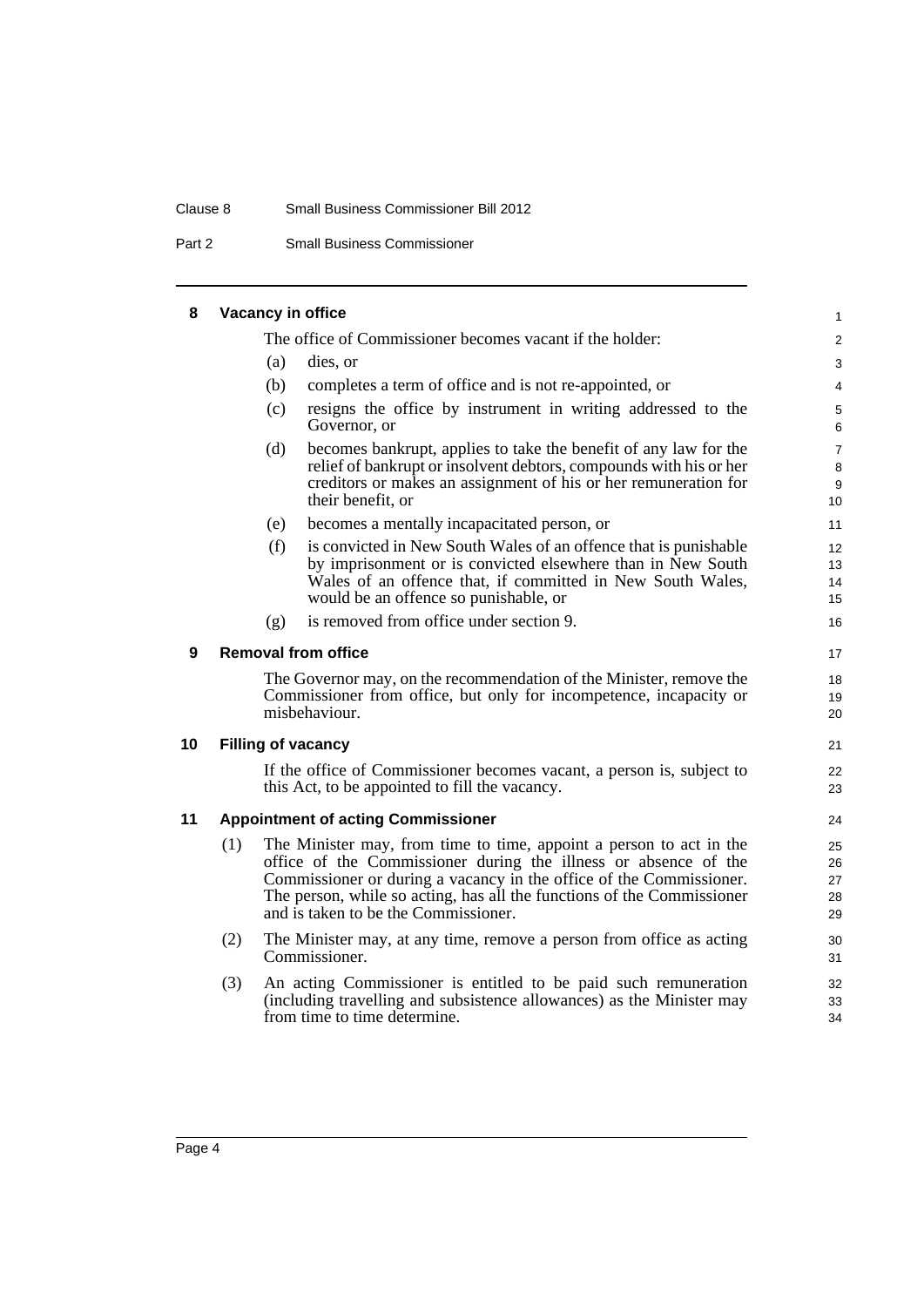| <b>Small Business Commissioner Bill 2012</b> | Clause 12 |
|----------------------------------------------|-----------|
| <b>Small Business Commissioner</b>           | Part 2    |

<span id="page-10-3"></span><span id="page-10-2"></span><span id="page-10-1"></span><span id="page-10-0"></span>

| 12 |                   |     | <b>Staff of Commissioner</b>                                                                                                                                                                                                                                              | $\mathbf{1}$               |
|----|-------------------|-----|---------------------------------------------------------------------------------------------------------------------------------------------------------------------------------------------------------------------------------------------------------------------------|----------------------------|
|    |                   |     | The staff of the Commissioner are to be employed under Chapter 1A of<br>the Public Sector Employment and Management Act 2002.                                                                                                                                             | 2<br>3                     |
|    | <b>Division 2</b> |     | <b>Objectives and functions of Commissioner</b>                                                                                                                                                                                                                           | 4                          |
| 13 |                   |     | <b>Objectives of Commissioner</b>                                                                                                                                                                                                                                         | 5                          |
|    |                   |     | The objectives of the Commissioner are as follows:                                                                                                                                                                                                                        | 6                          |
|    |                   | (a) | to deal with issues concerning the small business sector in a<br>neutral and independent manner,                                                                                                                                                                          | $\overline{7}$<br>8        |
|    |                   | (b) | to provide a central point of contact for small businesses to make<br>complaints about their commercial dealings with other<br>businesses and about their dealings with government agencies,                                                                              | 9<br>10<br>11              |
|    |                   | (c) | to encourage government agencies and larger businesses to enter<br>into productive working relationships with small businesses,                                                                                                                                           | 12<br>13                   |
|    |                   | (d) | to facilitate the resolution of disputes involving small businesses<br>through mediation and other appropriate forms of alternative<br>dispute resolution,                                                                                                                | 14<br>15<br>16             |
|    |                   | (e) | to facilitate and encourage the fair treatment of small businesses,                                                                                                                                                                                                       | 17                         |
|    |                   | (f) | to promote a fair operating environment in which small<br>businesses can flourish,                                                                                                                                                                                        | 18<br>19                   |
|    |                   | (g) | to identify and support measures to reduce the administrative<br>burden for small businesses.                                                                                                                                                                             | 20<br>21                   |
| 14 |                   |     | <b>General functions of Commissioner</b>                                                                                                                                                                                                                                  | 22                         |
|    | (1)               |     | The Commissioner has, for the purposes of giving effect to the<br>Commissioner's objectives, the following functions:                                                                                                                                                     | 23<br>24                   |
|    |                   | (a) | to receive and deal with, subject to section 15, complaints made<br>by or on behalf of small businesses (either on an individual or<br>collective basis) regarding their dealings with other businesses<br>and government agencies,                                       | 25<br>26<br>27<br>28       |
|    |                   | (b) | to investigate complaints that are dealt with by the Commissioner<br>or to refer any such complaint to such other person or body as the<br>Commissioner considers appropriate,                                                                                            | 29<br>30<br>31             |
|    |                   | (c) | to provide low cost alternative dispute resolution services for<br>small businesses.                                                                                                                                                                                      | 32<br>33                   |
|    |                   | (d) | to make representations or take any action on behalf of small<br>businesses (including making applications to be joined as a party<br>in proceedings involving a small business) either at the<br>Commissioner's own initiative or at the request of a small<br>business, | 34<br>35<br>36<br>37<br>38 |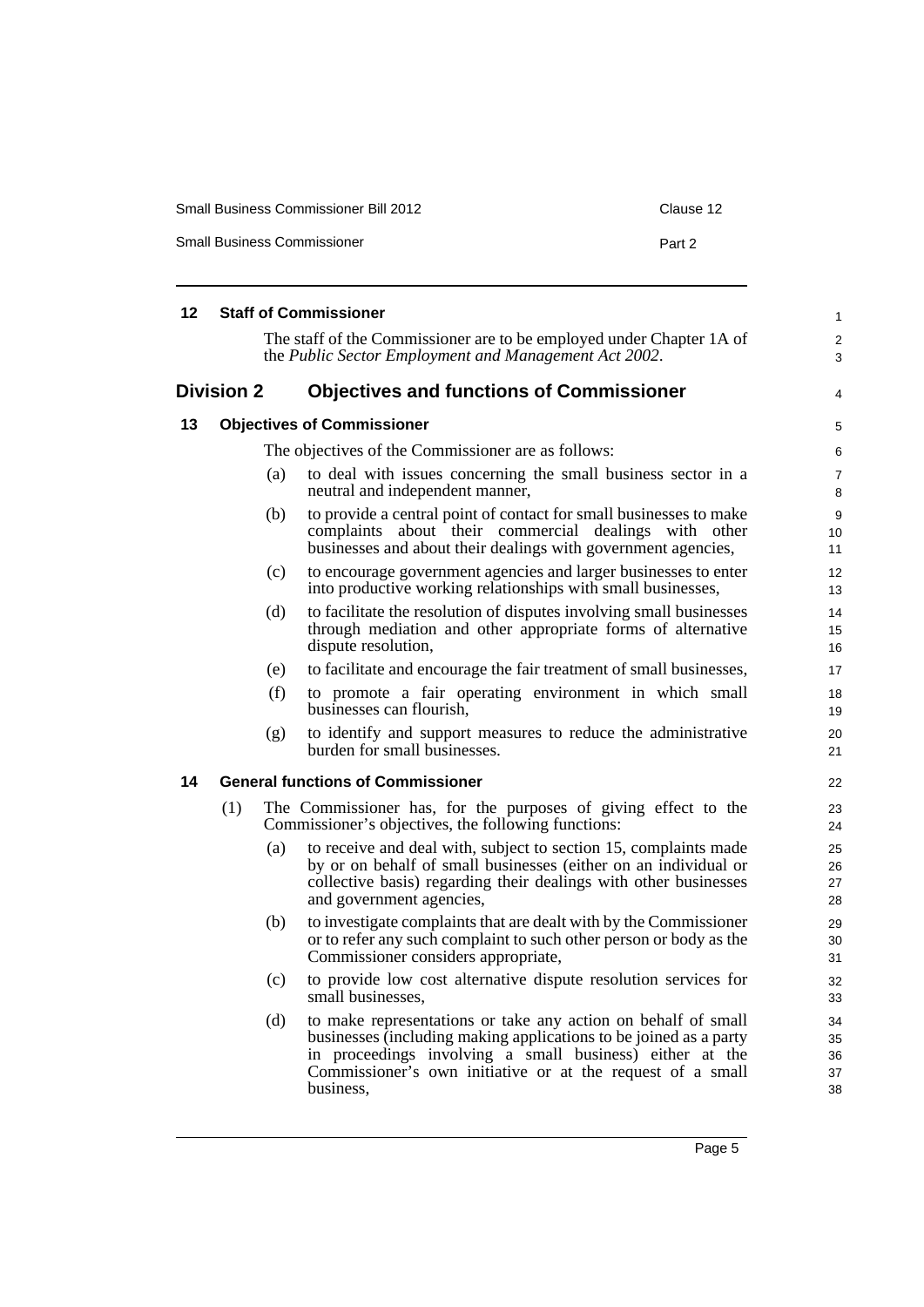#### Clause 15 Small Business Commissioner Bill 2012

Part 2 Small Business Commissioner

<span id="page-11-1"></span><span id="page-11-0"></span>

|    |     | (e) | to conduct investigations into the way in which small businesses<br>are treated by other businesses or government agencies,                                                                                                                                                                                       | $\mathbf{1}$<br>$\overline{2}$ |
|----|-----|-----|-------------------------------------------------------------------------------------------------------------------------------------------------------------------------------------------------------------------------------------------------------------------------------------------------------------------|--------------------------------|
|    |     | (f) | to facilitate the development of codes of practice by industry that<br>deal with issues concerning the small business sector,                                                                                                                                                                                     | 3<br>4                         |
|    |     | (g) | to advise the Minister, either at the Commissioner's own<br>initiative or at the request of the Minister, on any matter affecting<br>small businesses or that is relevant to the Commissioner's<br>objectives or functions.                                                                                       | 5<br>6<br>$\overline{7}$<br>8  |
|    | (2) |     | Without limiting subsection (1), the Commissioner may do any other<br>act or thing that is necessary or convenient for giving effect to the<br>Commissioner's objectives.                                                                                                                                         | 9<br>10<br>11                  |
|    | (3) |     | The Commissioner has such other functions as are conferred or imposed<br>on the Commissioner by or under this or any other Act.                                                                                                                                                                                   | 12<br>13                       |
| 15 |     |     | Decision to deal with complaint                                                                                                                                                                                                                                                                                   | 14                             |
|    | (1) |     | The Commissioner may deal with a complaint made by or on behalf of<br>a small business only if the Commissioner is satisfied that:                                                                                                                                                                                | 15<br>16                       |
|    |     | (a) | the subject-matter of the complaint relates to the unfair treatment<br>of, or an unfair practice involving, the small business, or                                                                                                                                                                                | 17<br>18                       |
|    |     | (b) | it is in the public interest to deal with the complaint.                                                                                                                                                                                                                                                          | 19                             |
|    | (2) |     | Without limiting subsection (1), the Commissioner may decline to deal<br>with a complaint if the Commissioner is of the opinion that the<br>complaint is vexatious or trivial.                                                                                                                                    | 20<br>21<br>22                 |
|    | (3) |     | The Commissioner may make preliminary inquiries for the purposes of<br>deciding how to deal with a complaint and may request further<br>information from the complainant.                                                                                                                                         | 23<br>24<br>25                 |
|    | (4) |     | The Commissioner must give notice to the complainant of the<br>Commissioner's decision on whether to deal with the complaint and (if<br>the Commissioner decides to deal with the complaint) how the<br>complaint is to be dealt with.                                                                            | 26<br>27<br>28<br>29           |
| 16 |     |     | <b>Requirement to provide information</b>                                                                                                                                                                                                                                                                         | 30                             |
|    | (1) |     | The Commissioner may, by notice in writing, require any person or<br>government agency to provide such information relating to the person's<br>or agency's dealings with small businesses as the Commissioner<br>reasonably requires for the purposes of any investigation by the<br>Commissioner under this Act. | 31<br>32<br>33<br>34<br>35     |
|    | (2) |     | Any such notice may specify the time within which the information is<br>required to be provided.                                                                                                                                                                                                                  | 36<br>37                       |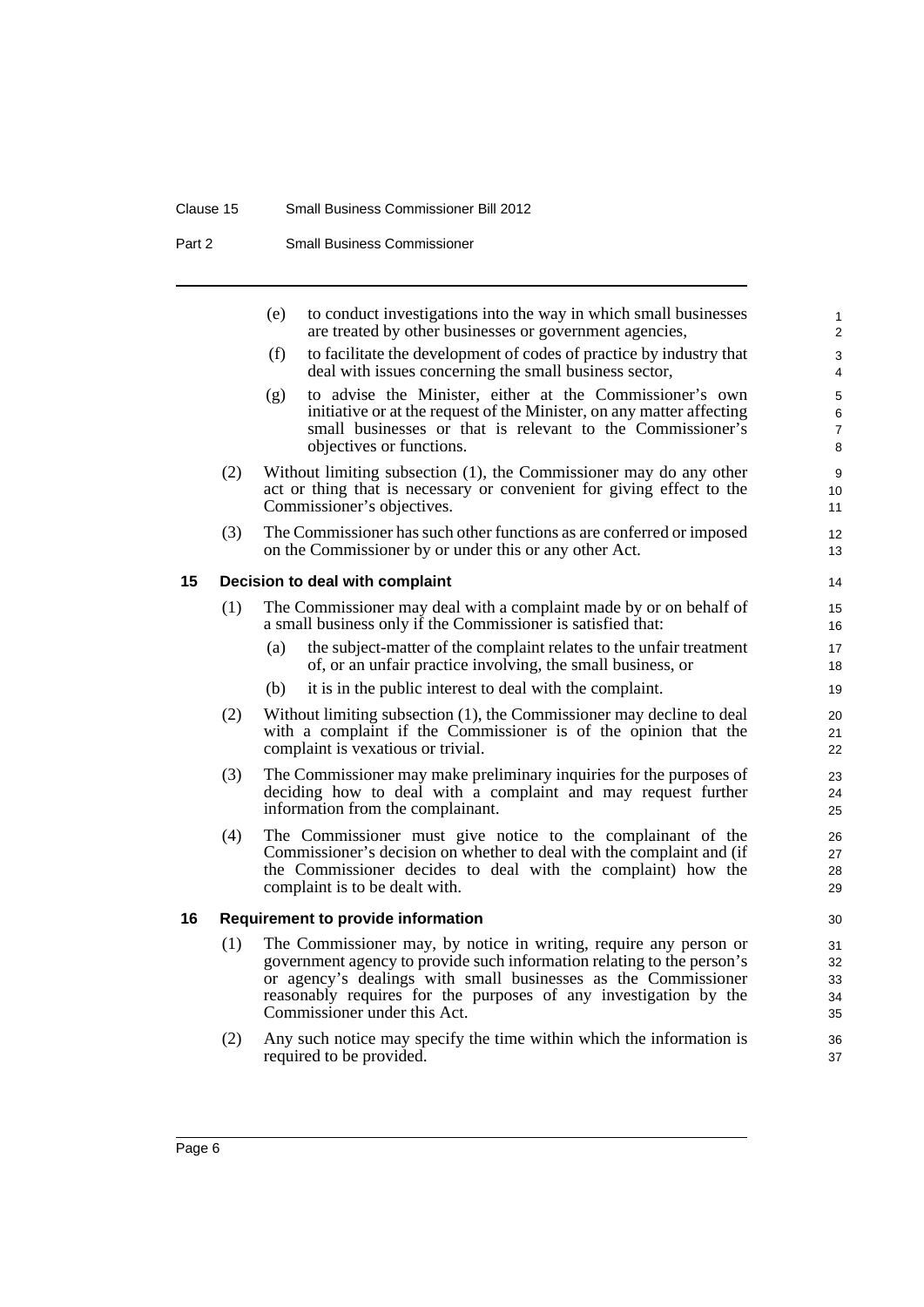| Small Business Commissioner Bill 2012 |  |
|---------------------------------------|--|
|                                       |  |

Small Business Commissioner **Part 2 Part 2** 

1

3 4

7

<span id="page-12-2"></span><span id="page-12-1"></span><span id="page-12-0"></span>(3) A requirement under this section to provide information relating to a person's or agency's dealings with small businesses may include a requirement to answer questions relating to those dealings. (4) A government agency is not required to provide any information under this section if there is an overriding public interest against the disclosure of the information for the purposes of the *Government Information (Public Access) Act 2009* or if access to the information would otherwise be denied under that Act. **17 Commissioner may certify outcome of dispute resolution assistance** (1) The Commissioner may certify in writing the outcome of any application made to the Commissioner for assistance in resolving a complaint or other dispute involving a small business. (2) Any such certificate is admissible as evidence in any civil proceedings of the outcome of the application. (3) Any statement or admission made in connection with any alternative dispute resolution services provided by the Commissioner under this Act is not admissible in any legal proceedings. (4) A reference in this section: (a) to a complaint or other dispute involving a small business does not include a reference to a retail tenancy dispute within the meaning of the *Retail Leases Act 1994*, or (b) to the outcome of an application for assistance in resolving a complaint or other dispute involving a small business is a reference to whether or not the application was resolved and to whether any agreement was reached by the parties. **18 Referral of certain findings** The Commissioner may refer to the Director-General of the Department of Finance and Services any finding by the Commissioner that a person or body has persistently engaged in anti-competitive practices that are in contravention of any law and that adversely affect the small business sector. **19 Exchange of information** (1) The Commissioner may enter into an arrangement (an *information sharing arrangement*) with a relevant agency for the purposes of sharing or exchanging any information that is held by the Commissioner or the agency.  $\overline{2}$ 5 6 8 9 10 11 12 13 14 15 16 17 18 19  $20$ 21 22 23 24 25 26 27 28 29 30 31 32 33 34 35 36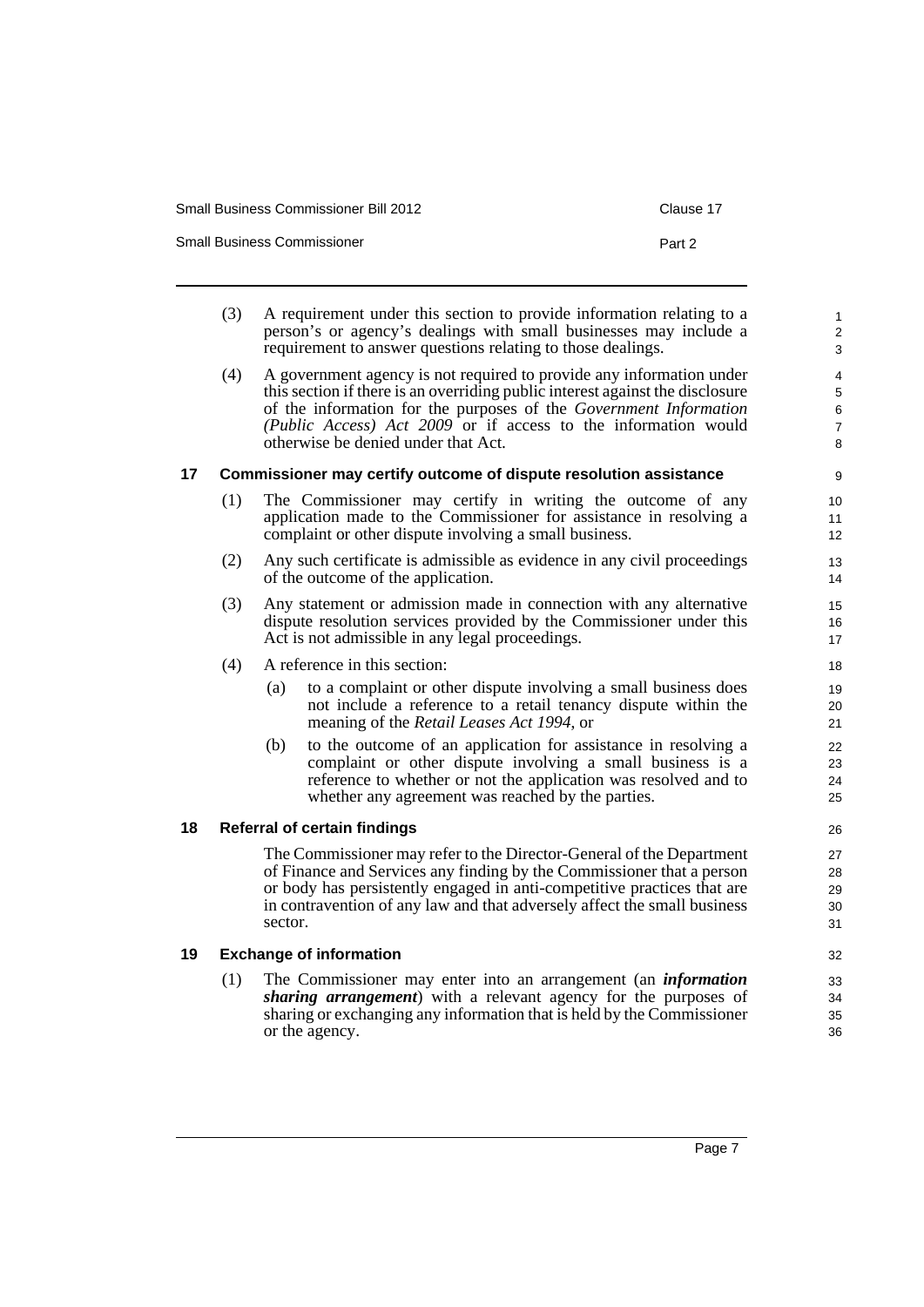#### Clause 20 Small Business Commissioner Bill 2012

Part 2 Small Business Commissioner

<span id="page-13-2"></span><span id="page-13-1"></span><span id="page-13-0"></span>

|    | (2) |            | The information to which an information sharing arrangement may<br>relate is limited to information that assists in the exercise of the                                                                     | $\mathbf{1}$<br>2    |
|----|-----|------------|-------------------------------------------------------------------------------------------------------------------------------------------------------------------------------------------------------------|----------------------|
|    |     |            | functions of the Commissioner or of the relevant agency concerned.                                                                                                                                          | 3                    |
|    | (3) |            | Under an information sharing arrangement, the Commissioner and the<br>relevant agency are, despite any other Act or law, authorised:                                                                        | 4<br>5               |
|    |     | (a)        | to request and receive information that is held by the other party<br>to the arrangement, and                                                                                                               | 6<br>$\overline{7}$  |
|    |     | (b)        | to disclose that information to the other party.                                                                                                                                                            | 8                    |
|    | (4) |            | In this section:                                                                                                                                                                                            | 9                    |
|    |     |            | <i>relevant agency</i> means any of the following:                                                                                                                                                          | 10                   |
|    |     | (a)        | a government agency,                                                                                                                                                                                        | 11                   |
|    |     | (b)        | the holder of a statutory office,                                                                                                                                                                           | 12                   |
|    |     | (c)        | any other person or body prescribed by the regulations.                                                                                                                                                     | 13                   |
| 20 |     |            | <b>General procedures of Commissioner</b>                                                                                                                                                                   | 14                   |
|    |     |            | The Commissioner:                                                                                                                                                                                           | 15                   |
|    |     | (a)        | is to act in an informal manner (including by avoiding conducting<br>formal hearings) as far as possible, and                                                                                               | 16<br>17             |
|    |     | (b)        | is to act according to the substantial merits of the case without<br>undue regard to technicalities, and                                                                                                    | 18<br>19             |
|    |     | (c)        | may determine the procedures to be followed in exercising the<br>Commissioner's functions under this Act, including the<br>procedures to be followed in any investigation conducted by the<br>Commissioner. | 20<br>21<br>22<br>23 |
| 21 |     |            | <b>Expert assistance</b>                                                                                                                                                                                    | 24                   |
|    |     |            | For the purposes of the exercise of any of the Commissioner's<br>functions, the Commissioner may engage the services of any person for<br>the purpose of getting expert assistance.                         | 25<br>26<br>27       |
| 22 |     | Delegation |                                                                                                                                                                                                             | 28                   |
|    |     |            | The Commissioner may delegate the exercise of any function of the<br>Commissioner (other than this power of delegation) to:                                                                                 | 29<br>30             |
|    |     | (a)        | any member of staff of the Commissioner, or                                                                                                                                                                 | 31                   |
|    |     | (b)        | any person, or any class of persons, authorised for the purposes<br>of this section by the regulations.                                                                                                     | 32<br>33             |
|    |     |            |                                                                                                                                                                                                             |                      |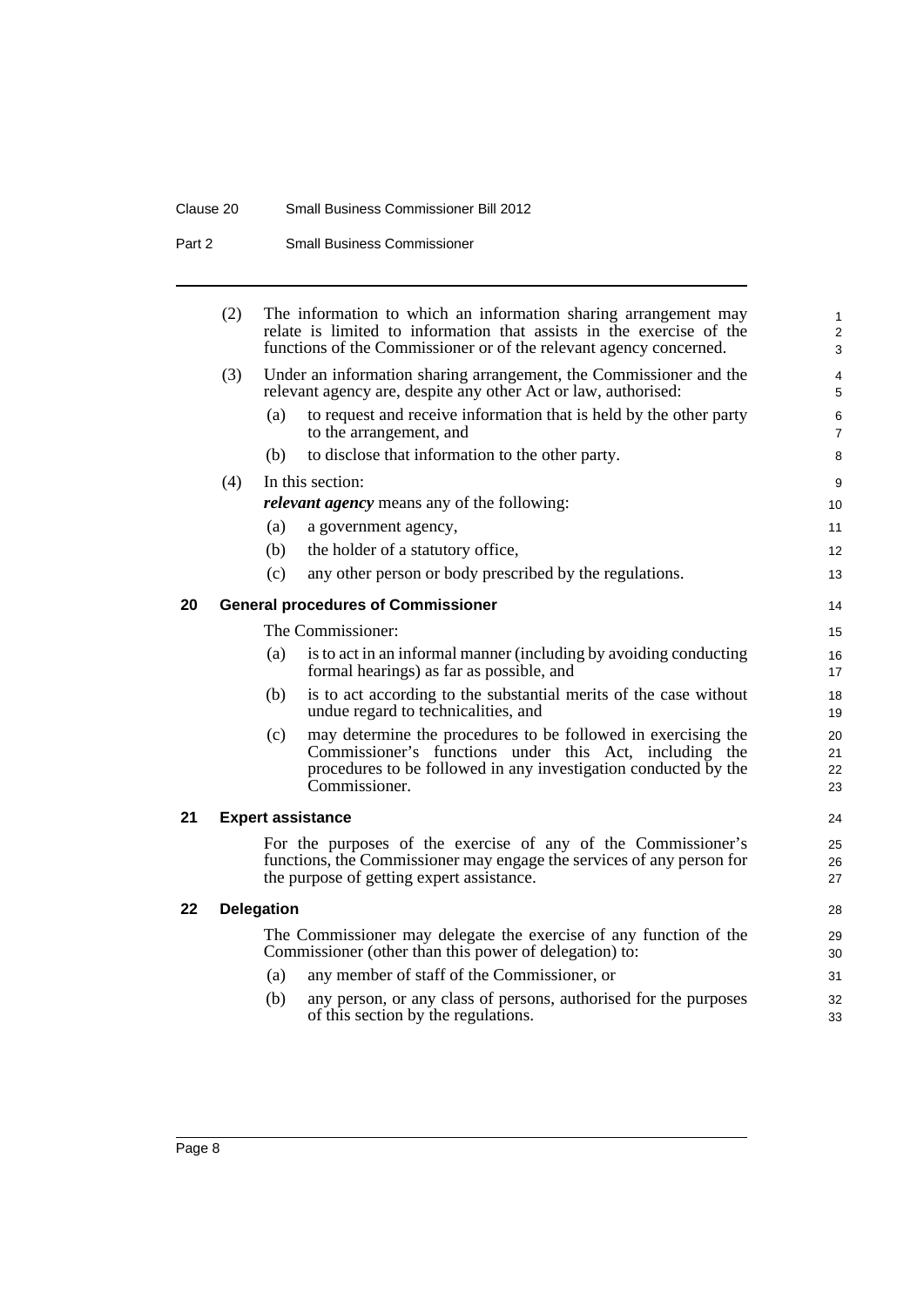| <b>Small Business Commissioner Bill 2012</b> | Clause 23 |
|----------------------------------------------|-----------|
| <b>Small Business Commissioner</b>           | Part 2    |

<span id="page-14-3"></span><span id="page-14-2"></span><span id="page-14-1"></span><span id="page-14-0"></span>

|    | <b>Division 3</b> | <b>Reports by Commissioner</b>                                                                                                                                                                                                                                                                                                                                                    | $\mathbf{1}$                     |
|----|-------------------|-----------------------------------------------------------------------------------------------------------------------------------------------------------------------------------------------------------------------------------------------------------------------------------------------------------------------------------------------------------------------------------|----------------------------------|
| 23 |                   | Annual report to Parliament on Commissioner's work and activities                                                                                                                                                                                                                                                                                                                 | 2                                |
|    |                   | The Commissioner is, as soon as practicable after 31 December in each<br>year, required to prepare a report on the Commissioner's work and<br>activities for the 12 months ending on that 31 December and provide a<br>copy of the report to the Presiding Officer of each House of Parliament.                                                                                   | 3<br>4<br>$\overline{5}$<br>6    |
| 24 |                   | <b>Special reports to Parliament</b>                                                                                                                                                                                                                                                                                                                                              | $\overline{7}$                   |
|    | (1)               | The Commissioner may, at any time, make a special report on any<br>matter relating to the functions of the Commissioner and provide a copy<br>of the report to the Presiding Officer of each House of Parliament.                                                                                                                                                                 | 8<br>9<br>10                     |
|    | (2)               | A report under this section may, without limitation, include<br>recommendations in relation to such matters as the Commissioner<br>considers relevant to the small business sector.                                                                                                                                                                                               | 11<br>12<br>13                   |
|    | (3)               | The Commissioner may include in a report under this section a<br>recommendation that the report be made public immediately.                                                                                                                                                                                                                                                       | 14<br>15                         |
| 25 |                   | Furnishing of draft reports to Minister and others                                                                                                                                                                                                                                                                                                                                | 16                               |
|    | (1)               | The Commissioner must:                                                                                                                                                                                                                                                                                                                                                            | 17                               |
|    |                   | provide the Minister with a draft of each report that is to be<br>(a)<br>provided to the Presiding Officers under this Division, and                                                                                                                                                                                                                                              | 18<br>19                         |
|    |                   | (b)<br>give the Minister a reasonable opportunity to make submissions,<br>either orally or in writing, in relation to the draft report.                                                                                                                                                                                                                                           | 20<br>21                         |
|    | (2)               | The Commissioner must not make a report to the Presiding Officers<br>under this Division that contains any matter that is, either expressly or<br>impliedly, critical of a government agency or any person unless the<br>Commissioner has given the agency or person concerned the<br>opportunity to make submissions, either orally or in writing, in relation<br>to the matter. | 22<br>23<br>24<br>25<br>26<br>27 |
|    | (3)               | The Commissioner is not required to amend a report in light of any<br>submissions made by the Minister, a government agency or other<br>person but must, before finalising a report, consider any such<br>submissions before the report is provided to the Presiding Officers.                                                                                                    | 28<br>29<br>30<br>31             |
|    | (4)               | If a report contains matter that is critical of a government agency or<br>person and the agency or person concerned has made objections in<br>relation to that matter, the report must indicate that any such objection<br>has been made.                                                                                                                                         | 32<br>33<br>34<br>35             |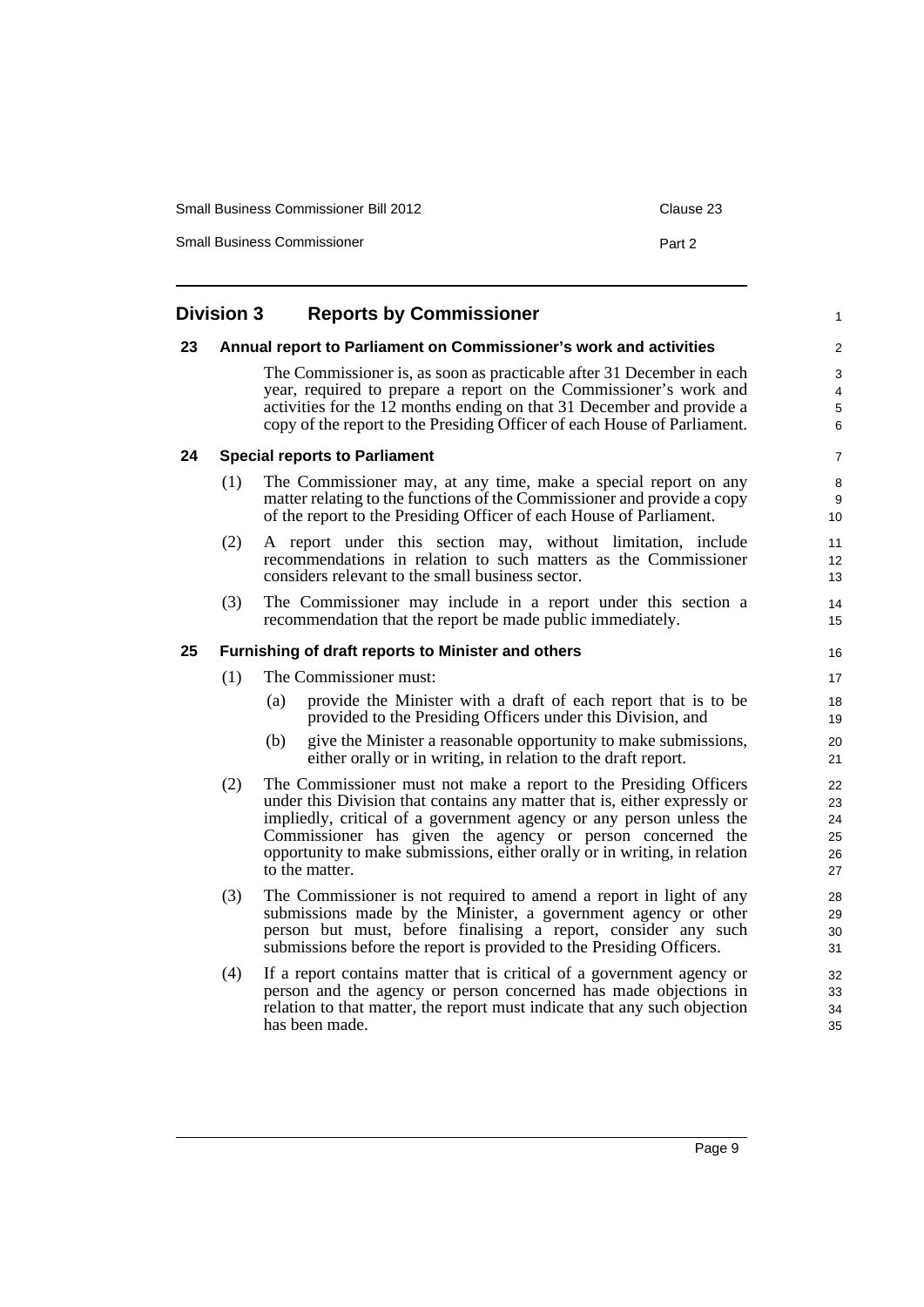#### Clause 26 Small Business Commissioner Bill 2012

Part 2 Small Business Commissioner

#### <span id="page-15-0"></span>**26 Provisions relating to reports to Parliament**

(1) A copy of a report provided to the Presiding Officer of a House of Parliament under this Division must be laid before that House on the next sitting day of that House after it is received by the Presiding Officer.

- (2) If a report includes a recommendation by the Commissioner that the report be made public immediately, the Presiding Officer of a House of Parliament may make it public whether or not that House is in session and whether or not the report has been laid before that House.
- (3) A report that is made public by the Presiding Officer of a House of Parliament before it is laid before that House attracts the same privileges and immunities as it would if it had been laid before that House.
- (4) A Presiding Officer need not inquire whether all or any conditions precedent have been satisfied as regards a report purporting to have been made or furnished in accordance with this Division.
- (5) In this Division, a reference to a Presiding Officer of a House of Parliament is a reference to the President of the Legislative Council or the Speaker of the Legislative Assembly. If there is a vacancy in the office of President, the reference to the President is taken to be a reference to the Clerk of the Legislative Council and, if there is a vacancy in the office of Speaker, the reference to the Speaker is taken to be a reference to the Clerk of the Legislative Assembly.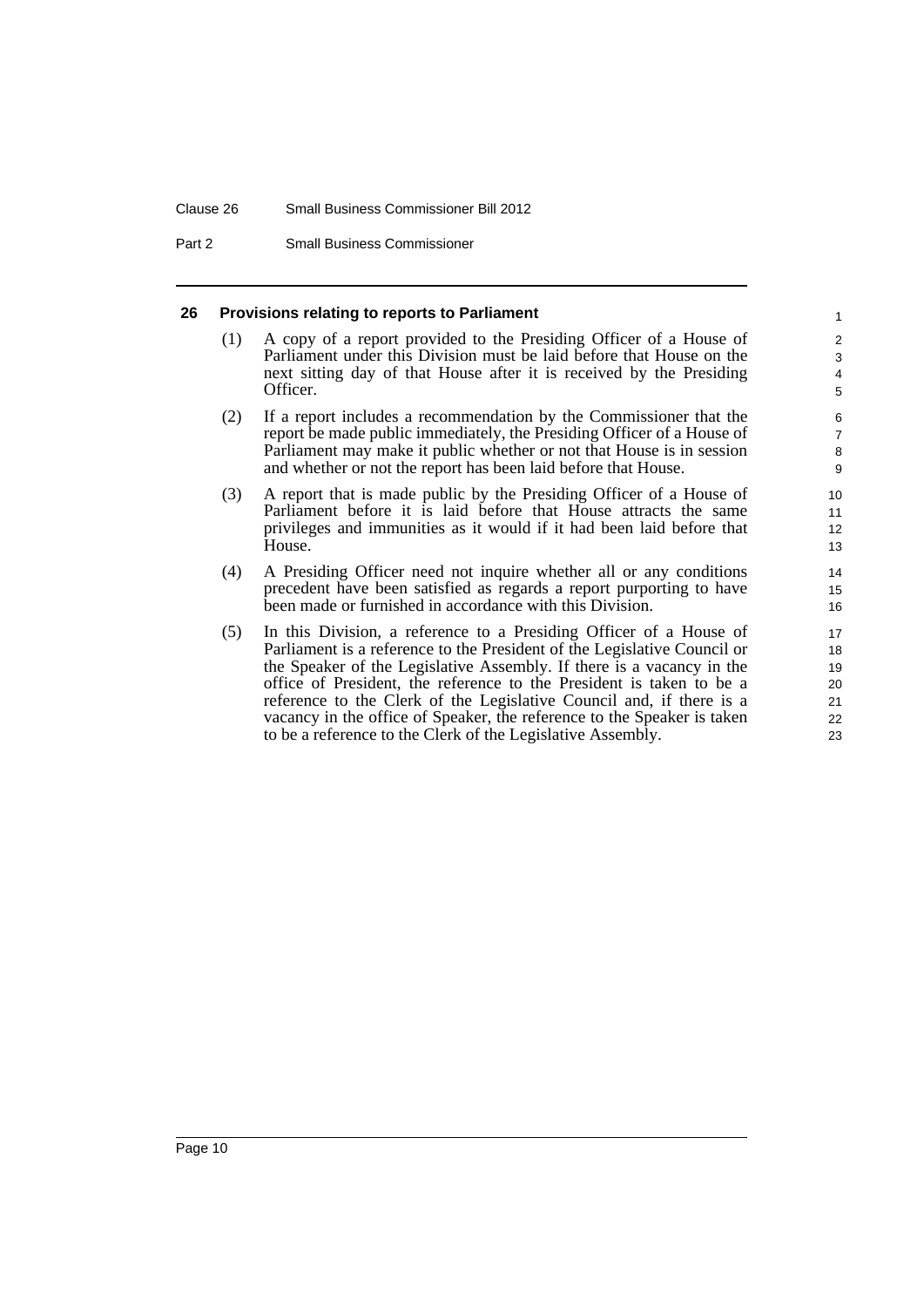Small Business Commissioner Bill 2012 Clause 27

Miscellaneous **Part 3** 

#### <span id="page-16-4"></span><span id="page-16-3"></span><span id="page-16-2"></span><span id="page-16-1"></span><span id="page-16-0"></span>**Part 3 Miscellaneous 27 Act to bind Crown** This Act binds the Crown in right of New South Wales and, in so far as the legislative power of the Parliament of New South Wales permits, the Crown in all its other capacities. **28 Injunctions relating to investigations by Commissioner** (1) The Supreme Court may, on application by the Commissioner, grant an injunction in such terms as the Court determines to be appropriate if satisfied that a person has engaged, or is proposing to engage, in conduct that constituted, is constituting, or would constitute interfering with an investigation conducted by the Commissioner. (2) An injunction may be granted under this section as an interim injunction (without an undertaking being required as to damages or costs) or as a permanent injunction. **29 Personal liability of Commissioner and others** A matter or thing done (or omitted to be done) by the Commissioner, a member of staff of the Commissioner or a person acting under the direction of the Commissioner does not, if the matter or thing was done (or omitted to be done) in good faith for the purpose of exercising a function under this or any other Act, subject the Commissioner, the member of staff or the person so acting personally to any action, liability, claim or demand. **30 Regulations** (1) The Governor may make regulations, not inconsistent with this Act, for or with respect to any matter that by this Act is required or permitted to be prescribed or that is necessary or convenient to be prescribed for carrying out or giving effect to this Act. (2) In particular, the regulations may contain provisions of a savings or transitional nature consequent on the enactment of this Act or any Act that amends this Act. (3) Any such provision may, if the regulations so provide, take effect from the date of assent to the Act concerned or a later date. (4) To the extent to which any such provision takes effect from a date that is earlier than the date of its publication on the NSW legislation website, the provision does not operate so as: (a) to affect, in a manner prejudicial to any person (other than the State or an authority of the State), the rights of that person existing before the date of its publication, or 1  $\overline{2}$ 3 4 5 6 7 8 9 10 11 12 13 14 15 16 17 18 19 20 21 22 23 24 25 26 27 28 29 30 31 32 33 34 35 36 37 38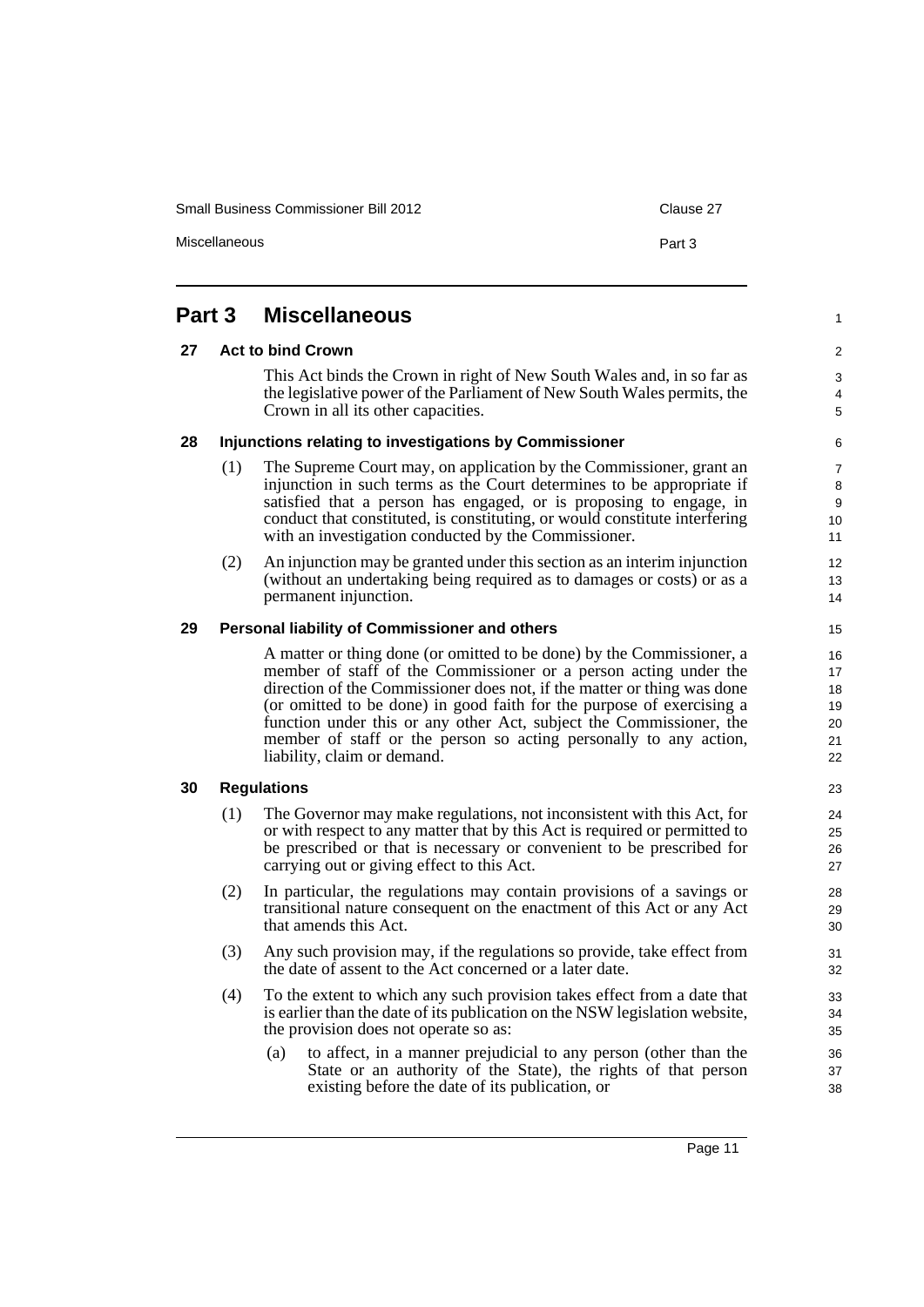#### Clause 31 Small Business Commissioner Bill 2012

Part 3 Miscellaneous

<span id="page-17-1"></span><span id="page-17-0"></span>

|    |                                                                  | (b)<br>be done before the date of its publication. | to impose liabilities on any person (other than the State or an<br>authority of the State) in respect of anything done or omitted to          | $\overline{2}$<br>3      |
|----|------------------------------------------------------------------|----------------------------------------------------|-----------------------------------------------------------------------------------------------------------------------------------------------|--------------------------|
| 31 | Repeal of Small Business Development Corporation Act 1984 No 119 |                                                    |                                                                                                                                               | 4                        |
|    |                                                                  |                                                    | The <i>Small Business Development Corporation Act 1984</i> is repealed.                                                                       | 5                        |
| 32 | <b>Review of Act</b>                                             |                                                    |                                                                                                                                               | 6                        |
|    | (1)                                                              | remain appropriate for securing those objectives.  | The Minister is to review this Act to determine whether the policy<br>objectives of the Act remain valid and whether the terms of the Act     | $\overline{7}$<br>8<br>9 |
|    | (2)                                                              | 5 years from the date of assent to this Act.       | The review is to be undertaken as soon as possible after the period of                                                                        | 10<br>11                 |
|    | (3)                                                              |                                                    | A report on the outcome of the review is to be tabled in each House of<br>Parliament within 12 months after the end of the period of 5 years. | $12 \overline{ }$<br>13  |